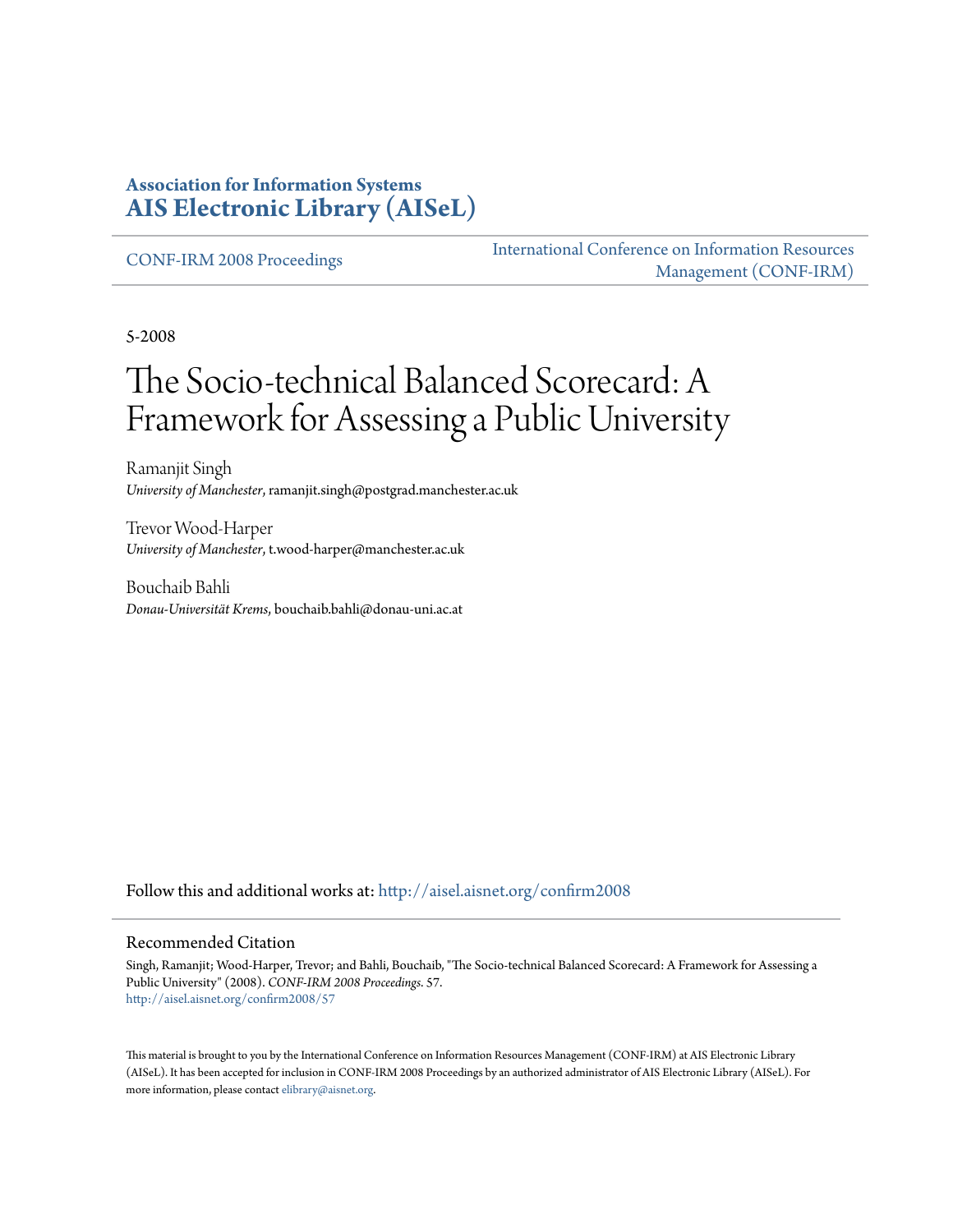# **82F. The Socio-technical Balanced Scorecard: A Framework for Assessing a Public University**

Ramanjit Singh University of Manchester ramanjit.singh@postgrad.manchester.ac.uk

Trevor Wood-Harper University of Manchester t.wood-harper@manchester.ac.uk

Bouchaib Bahli Donau-Universität Krems Concordia University bouchaib.bahli@donau-uni.ac.at

#### *Abstract*

The socio-technical theory is concerned with human well-being; it is democratic, humanistic and provides both freedom and knowledge to those who are part of it. Balanced scorecard is an approach that assesses whether the organization is meeting its objectives in terms of vision and strategy. It measures four perspectives: financial, customer, internal business processes and innovation & learning. Although the balanced scorecard has proven to be fruitful in the for-profit organizations of the past, most non-profit organizations had difficulty applying the balanced scorecard. The original configuration of balanced scorecard placed financial goals on the top of the hierarchy and since maximizing shareholder wealth is not the main objective for most non-profit organizations, it was not widely applied by these organizations. As non-profit organizations commonly operate on humanistic welfare paradigm and well-being of the society, the ideas of socio-technical work design may receive a greater acceptance in these organizations than in for-profit organizations. Hence, a socio-technical balanced scorecard for the non-profit organizations will be developed with an emphasis on employee perspective. More specifically, a public university wide assessment will be proposed in this paper.

### *Keyword*

Socio-technical theory, organizational change, balanced scorecard, non-profit organization, socio-technical balance-scorecard.

# **1. Introduction**

Socio-technical theory is half a century old. It was founded by group of researchers, therapists, and consultants at the London Tavistock Clinic to assist soldiers for regaining their mental stability and health after the war. The group at Tavistock Clinic believed that treatment ideas used for healings the soldiers could be applied for enriching jobs. In line with this thinking, the Tavistock institute was developed by this group in 1946. The Tavistock institute wanted to merge disciplines such as psychology and social science in a way that enabled the organization to design jobs that lead to higher job satisfaction. Since the group originated from a therapeutic background, members were interested in "results" and also "theories". This thinking guided them to an approach that was based on action research, which resulted in the remedial changes based upon analysis and theory. The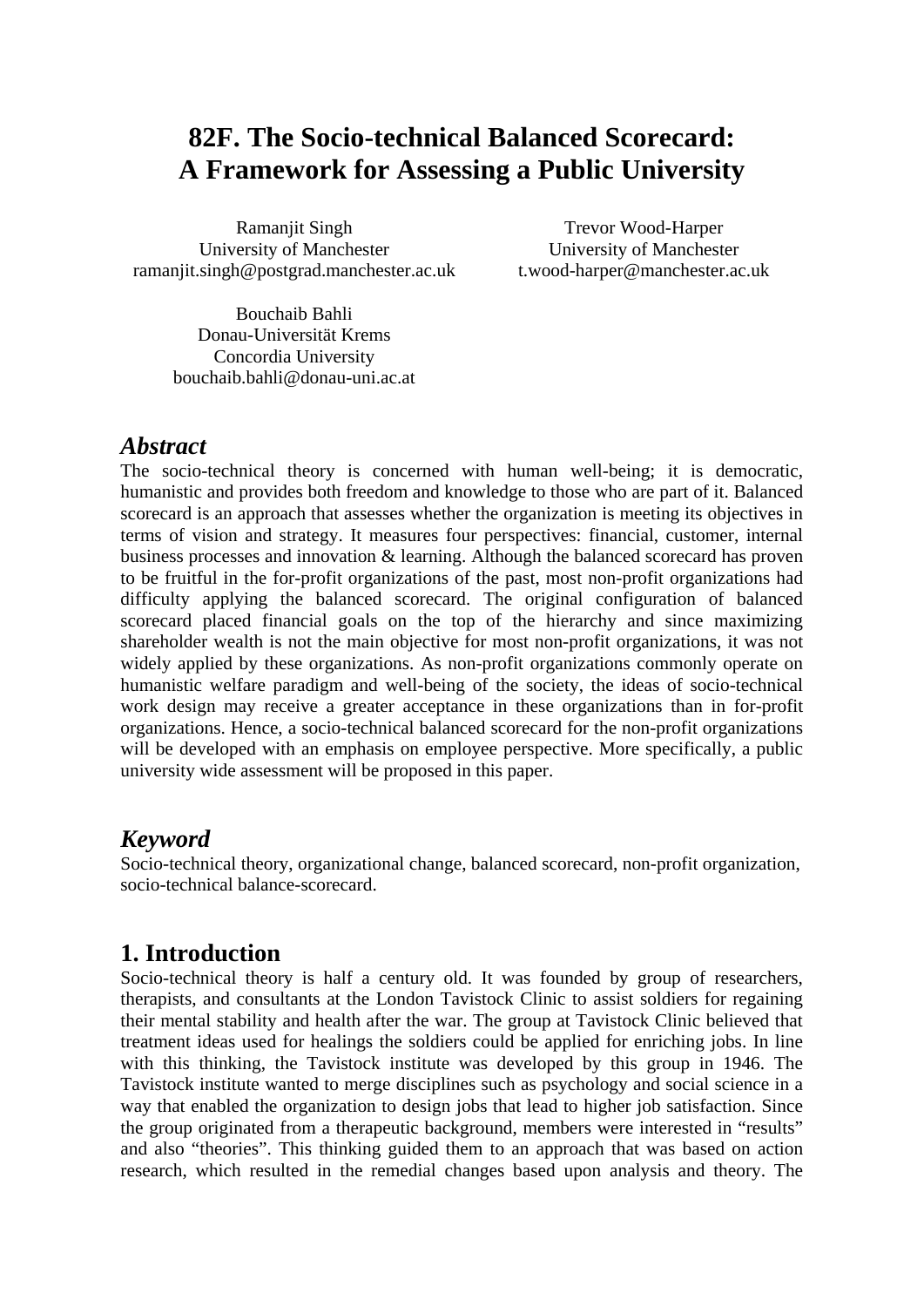members of the Tavistock institute believed that no theory could be established without practice and no practice could thrive without theoretical influence. Upon the initial success in Britain, the socio-technical drive was internationalized in 1972, with the creation of the Council for the Quality of Working life. This group compromised of academics from the University of Oslo, University of Pennsylvania, York University, Centre for Continuing Education in Canberra, and the University of Michigan. Together, this group had significant influence on the development of the socio-technical theory (Checkland & Holwell, 2004; Mumford, 2003, 2006).

In the 1970s, socio-technical theory was widely applied for designing jobs. However, many firms came under pressure during the 1980s to cut costs and under these circumstances socio-technical ideas were seen as expensive and risky to implement. During 1990s sociotechnical design principles continued to struggle, as there was little room for investment in the human capital. The focus was mainly on lean production methods and business process reengineering flourished. A widely accepted methodology which gained corporate awareness during the 1990s is the balanced scorecard (Kaplan & Norton, 1992). The balanced scorecard provides an assessment on the firm's financial position, customer satisfaction, internal processes, and research & development. In other words, the balanced scorecard provides the manager with information about problems areas and invokes change to correct inconsistencies in the organization. Although the balanced scorecard has been fruitful for the for-profit organizations, its use in the non-profit sector has been rare. The original configuration of balanced scorecard placed the financial goals on the top of the hierarchy but as the non-profit organizations generally function for the well-being of the society and maximizing shareholder wealth is not the main objective, it was not widely applied by these organizations. Hence, a socio-technical balanced scorecard with an emphasis on employee perspective will be developed and proposed for assessing a public university.

# **2. Socio-technical Theory in Organizations**

The socio-technical theory suggests ideas that could facilitate the design of jobs in a way that improve human work lives. So, jobs were enriched using flexible work methods, empowerment strategies and new technologies. Even though many organizations applied the socio-technical theory in the past, people still have jobs that are routine, closely monitored and provide little room for personal development (Checkland & Holwell, 2004; Checkland & Scholes, 1990). Two questions could be asked. First, why did socio-technical interest decrease in the 1980s and 1990s? Second, can the socio-technical theory provide guidance for meeting challenges of the  $21<sup>st</sup>$  century? Today, a complex economic environment surrounds the organizations and it has a significant impact on its performance and the way it functions in the society. In order to realize production efficiency, clear specification to goals need to be followed and control structures need to be in place. Even though the visionary group at Tavistock institute believed in participative goal setting, many organizations pay no attention to employee participation when designing jobs. Hence, when jobs are designed, social risks and consequences of work are often overlooked by the management (Mumford, 2003, 2006).

According to the socio-technical theory, jobs should be designed in a way that fosters creativity, flexibility, and intellectual growth. In the past, practitioners at Tavistock institute have strived to reach two objectives: humanization of work and creation of democratic work policies. Similarly, the goal of socio-technical theory is the joint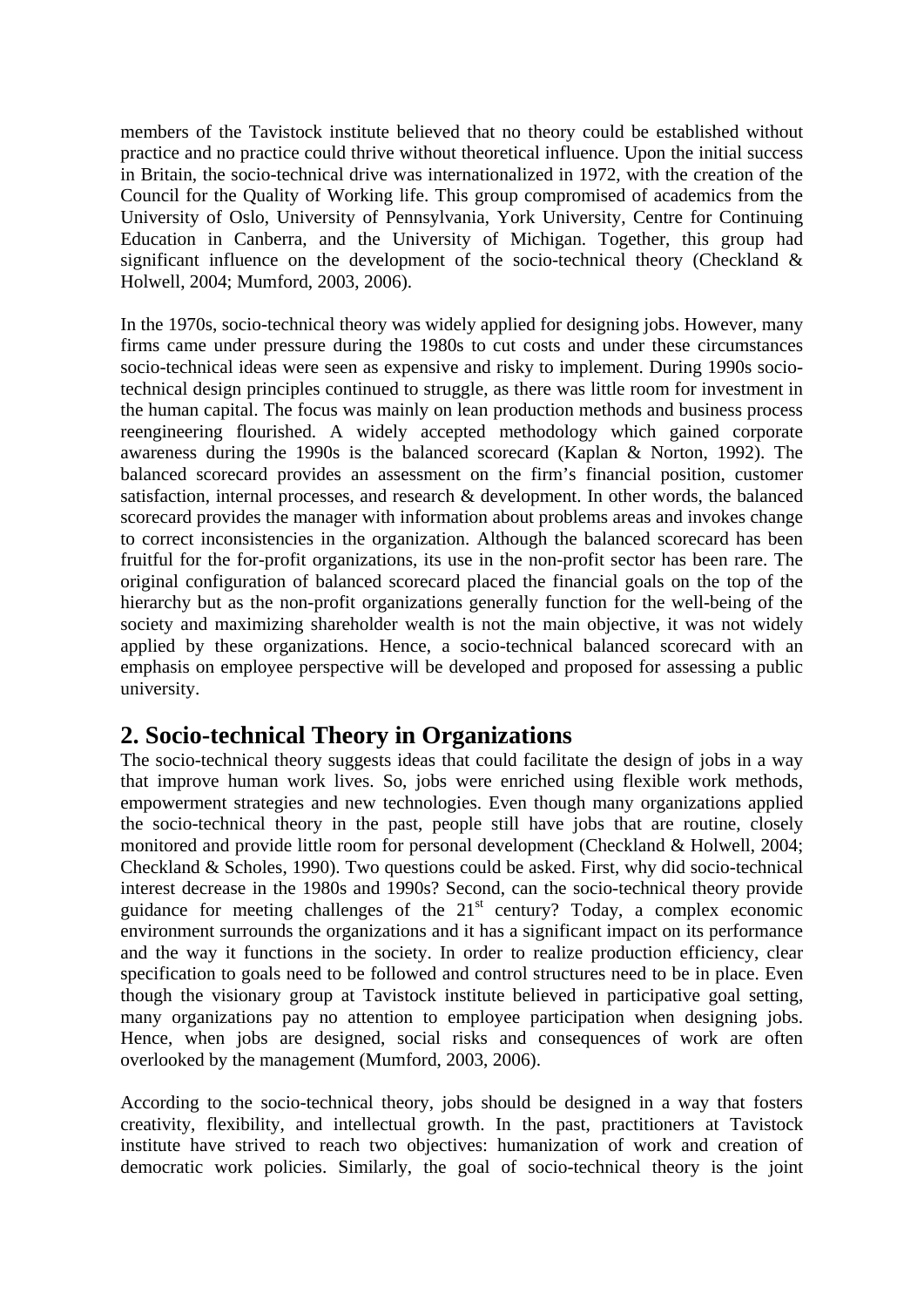optimization of the social and technical elements of the organization (Mumford, 2003, 2006). Social elements of the organization are composed of work-related aspects such as task variety, task identity, and autonomy that provide job satisfaction and motivation to the organizational employees (Mumford, 2006). In addition to the work-related aspects, structural elements such as adequate workload, co-worker support, management support, career advancement opportunities and realistic performance measures and reward structures may also increase the overall job satisfaction (Seo, Ko, & Price, 2004). Technical elements, on the other hand, are concerned with the work processes, tasks, and technology needed to transform inputs into desired outputs. Also, technical elements focus on the identification of possible deviations in the transformation process and aim to control them (Wood-Harper, Fok, & Kumar, 1987). Although the two elements described above differ considerably, their interplay and harmony is essential for the organization's success in the business (Kling, 1999; Kling & Iacono, 2001).



**The Interacting Variable Classes within a Work System (Bostrom & Heinen, 1977, p. 25)** 

Perhaps the most fundamental innovation in the socio-technical thinking occurred in 1976 by Albert Cherns with the development of socio-technical work design principles. As seen in (Mumford, 2003), the socio-technical design principles can be described as follows.

*Principle 1*. **Compatibility**: Objectives must be compatible with the process of design. This implies that, if the goal is to establish democratic work arrangements (DWAs) then democratic processes must be used to form these DWAs.

*Principle 2*. **Minimal Critical Specification**: Employees should be given clear work specifications but leaving them to determine how to attain these work objectives.

*Principle 3*. **The Socio-technical Criterion**: Deviations from standards should be monitored closely in case where they cannot be eliminated. Inconsistencies of this kind must be resolved by the team that is being affected and not by the supervisors.

*Principle 4*. **The Multifunctionality Principle**: Group require redundancy of functions in order to be responsive and adaptable to the changes in the environment.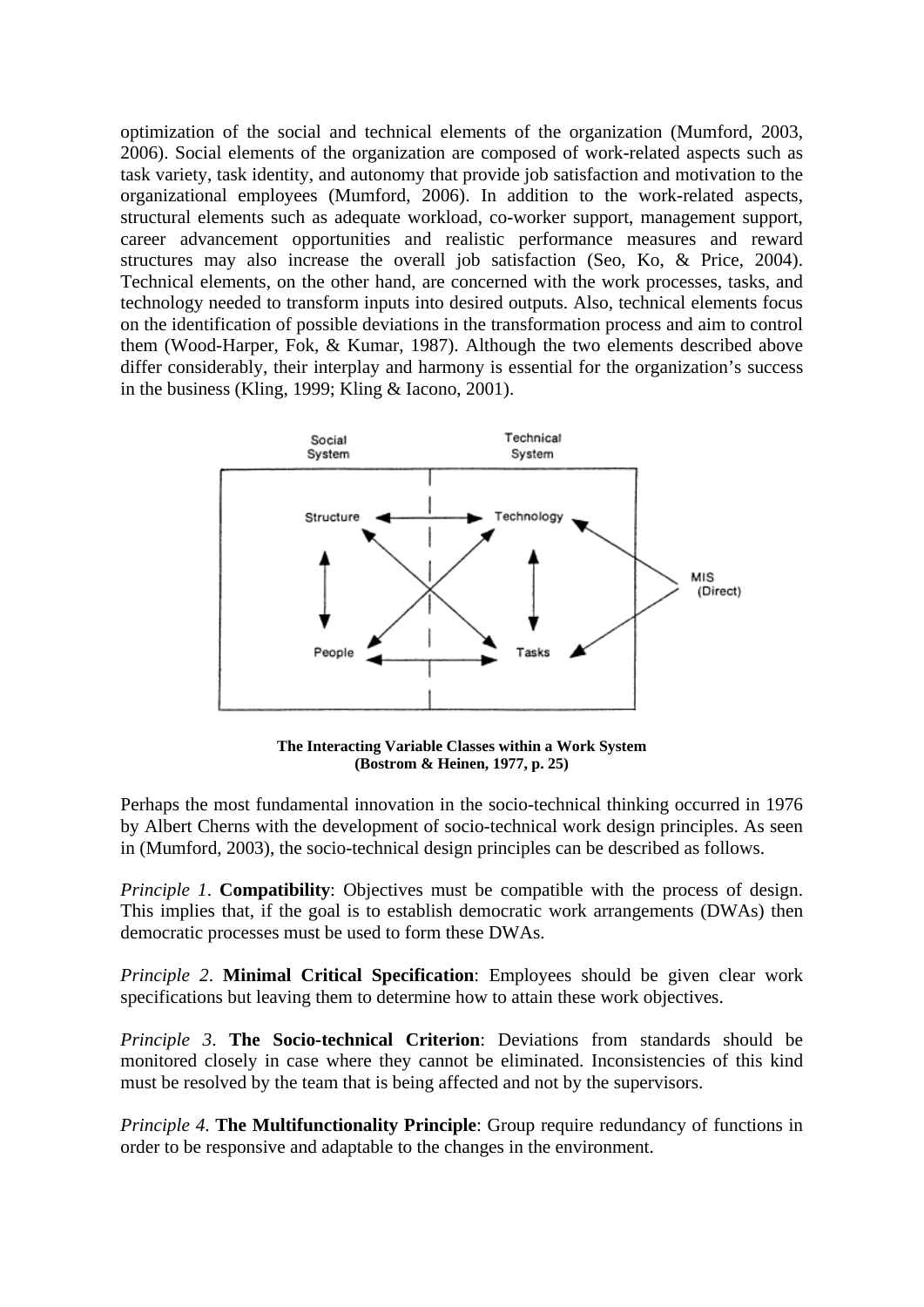*Principle 5*. **Boundary Location**: Boundaries should be defined to assist the knowledge and experience sharing within the organization. Boundaries differentiate work activities of a group to another and all group members need to have multiple skill-set and be able to perform one another's work tasks.

*Principle 6*. **Information**: In most organizations, information about operations is usually accessible by the upper management. However, it should rather first go to the work group whose productivity is being monitored.

*Principle 7*. **Support Congruence**: Social support systems must be designed to facilitate social behaviour. If workers are to work together, management must also show supportive behaviour.

*Principle 8*. **Design and Human Values**: Quality of working requires following elements:

- o Demanding job.
- o Where learning occurs.
- o Involves decision-making.
- o Embedded with social support mechanism
- o Possibility of relating work to social life.
- o Opportunity to advance and excel in the job.

*Principle 9*. **Incompletion**: Emergent and continual design process, leading to an iterative process of changes in environment, demanding new work structures and objectives.

Furthermore, Pasmore (1985) has put forward a positive evaluation of socio-technical theory. He recommends that work systems need to be viewed as a group of activities facilitating the whole and not as a group of self-containing jobs. In addition, power sharing is important for increasing efficiency and democracy at workplace. Team members need multiple skill-set and should be able to carry out one another's work. Lastly, jobs should be designed in a way, which facilitate variety, learning, and knowledge sharing on the job. Mumford (2006) simplified these socio-technical principles and suggested that job variety, higher learning prospects, scope for decision-making, training, good supervision, recognition, and bright career prospects are important for enriching jobs. Job satisfaction may be one of the important factors of the socio-technical theory. Job satisfaction can be defined as match between the job expectations workers bring to the work and the requirements of the work as defined by the organizations. According to Mumford's framework, this can be measured under five work dimensions (Mumford & Weir, 1979).

*Dimension 1*: **The Knowledge Fit**: The extent to which the employee's job permits the development of skills and knowledge.

*Dimension 2*: **The Psychological Fit**: The extent to which the employee's job permits discretion in achieving personal goals for achievement, appreciation, development, position in the society, etc.

*Dimension 3*: **The Task-Structure Fit**: The extent to which the employee's job matches employee's need for task variety, task identity, and autonomy, recognition and performance assessments.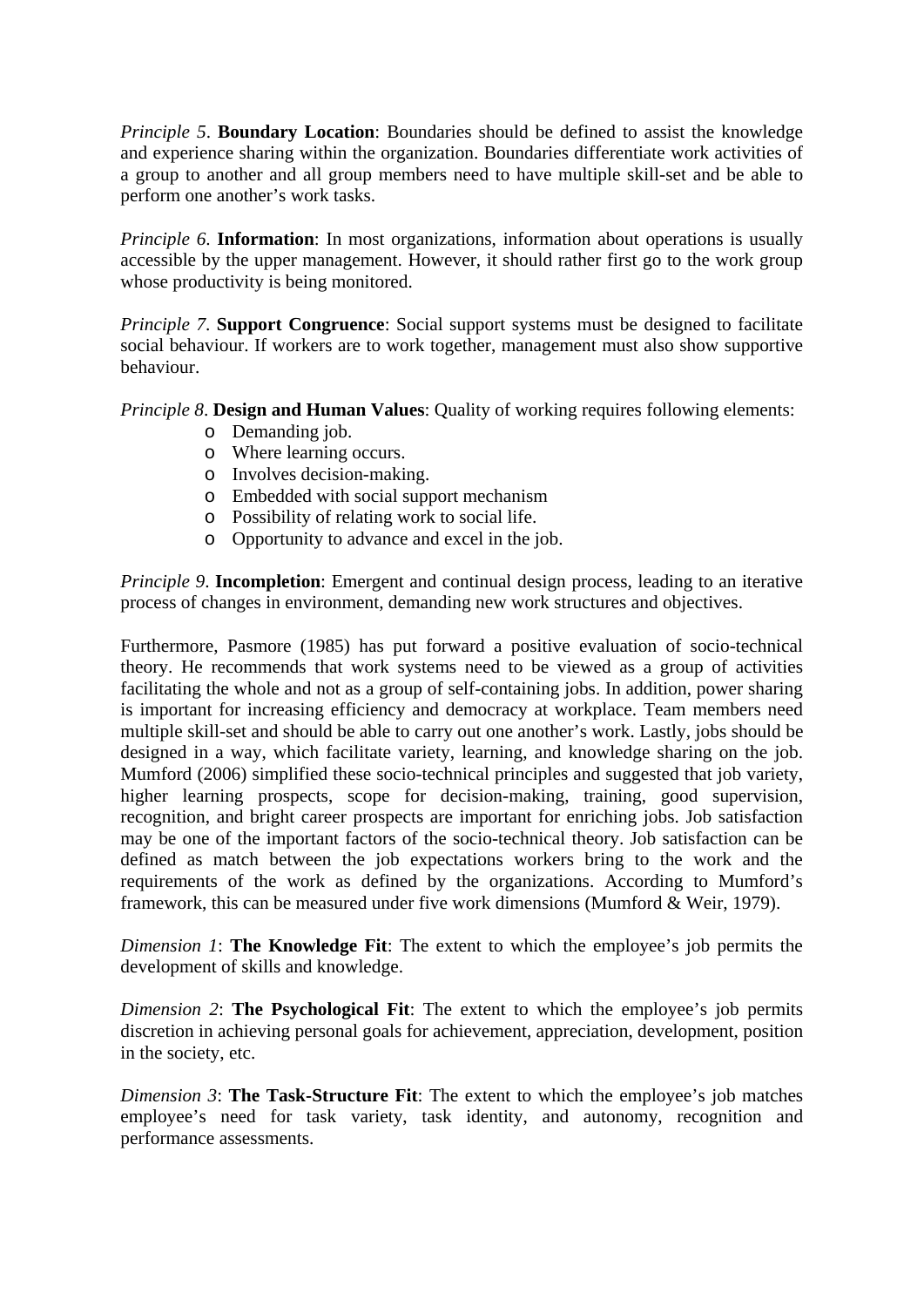*Dimension 4*: **The Efficiency Fit**: The extent to which the job provides an opportunity of financial rewards and a realistic and considerate appraisal programme.

*Dimension 5*: **The Ethical Fit**: The extent to which the vision and mission of employer is compatible with those of the employee.

The socio-technical theory has been widely used in the organizations during the 1970s. The following discussion describes the experiences of the participating countries in more detail (Mumford, 2003).

- Norway: The Norwegian Industrial Democracy Programme was based on sociotechnical design principles. It was adopted by most of the industrial firms in the country during 1970s.
- Sweden: By 1973, 500 to 1000 work improvement projects were based on the sociotechnical design principles.
- **•** Denmark: In 1970, an agreement between the Danish Employers Confederation and the Danish Federation of Trade Unions was reached. This agreement was based on principles of socio-technical theory.
- **France:** In 1970s, France also adopted the socio-technical design principles and subsequently became interested in "humanization of work".
- Italy: Trade union agreements between Fiat and Olivetti workers were reached on the basis of socio-technical principles.
- Germany: Humanization of work (based on socio-technical principles) initiative was introduced by the Federal Ministries of Labour and of Science and Technology in May 1974.
- Netherlands: Philips (electronics firm) was the leading socio-technical design firm in the country in the 1960s and 1970s.
- UK: Two action research projects at Tavistock Institute tested and developed the socio-technical design principles in 1949. In 1965, large scale socio-technical project was initiated at Shell UK. Upon the successful completion of this project, Shell plants in Austria, Holland, and Canada also adopted the socio-technical design principles.
- USA: During the 1960s and 1970s, the United Automobile Workers Union negotiated contracts with General Motors, Ford and Chrysler. This was performed on the basis of socio-technical theory.
- India: Prof. Nitish De, an academic in India, deployed socio-technical design principles at various Indian firms during 1960s.

It is believed that socio-technical ideas were important for two reasons during the1960s and 1970s. First, manufacturing industry was growing and firms were forced to introduce better working conditions in order to retain workers that they had. Second, increase in the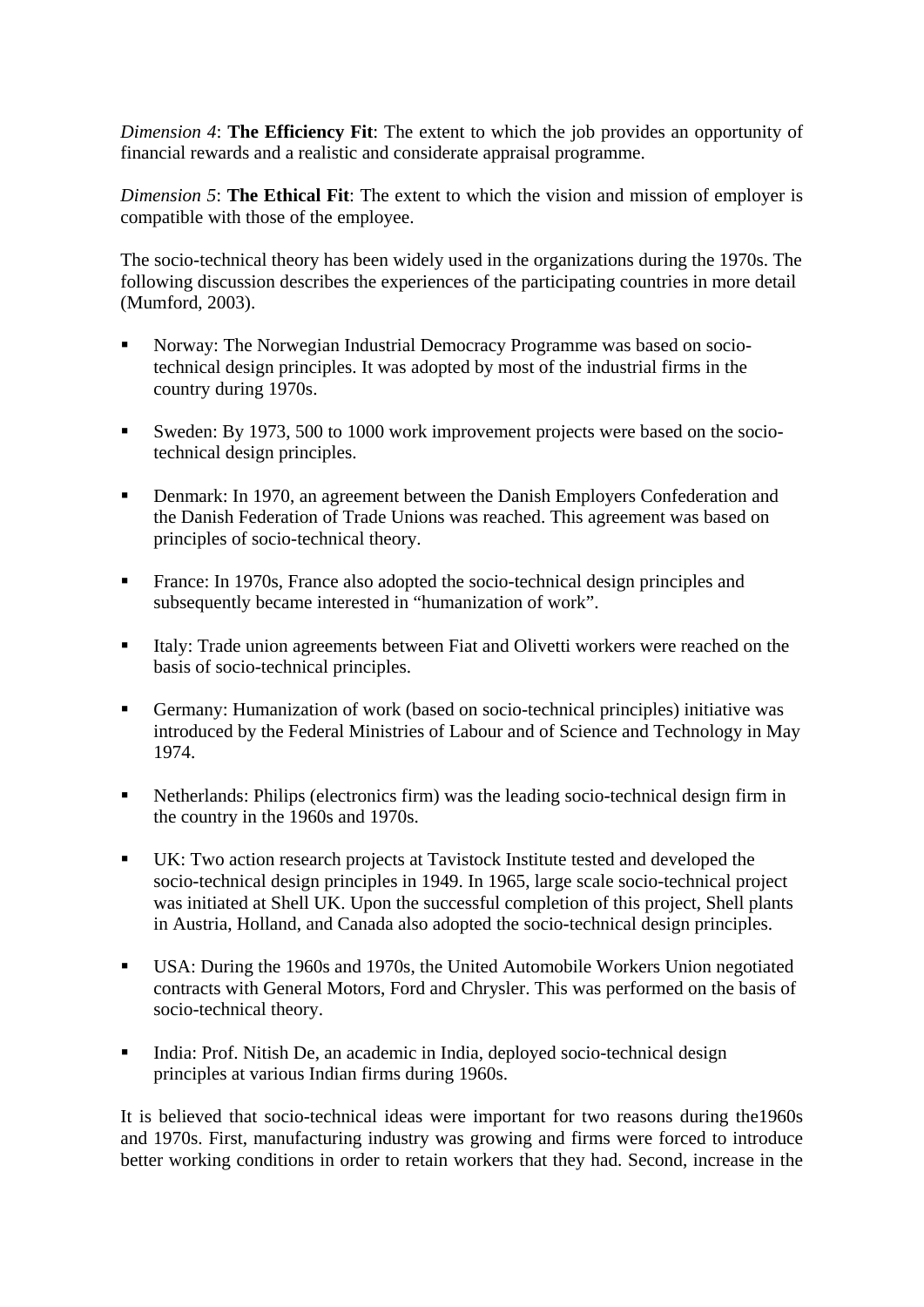number of service firms in the industry contributed to the change in work methods as workers required job variety in production process (Mumford, 2006). Approaches that work well at one time may not be so flourishing at another since both business culture and business climate can change. This change was apparent during the 1980s where many firms came under pressure to cut costs and save on the labour expenditures. Machines moved into offices to facilitate routine work processes and lean production methods became the norm in the industry (Moldaschl & Weber, 1998). During 1990s socio-technical design principles continued to struggle as there was little room for investment in human capital. The focus was mainly on lean production methods and business process reengineering flourished. Nevertheless, there were a small number of firms in the United Kingdom, USA, Europe, and Australia that recognized the importance of participative decision-making, multi-skilled workforce and self-regulating autonomous work groups (Mumford, 2006).

### **3. Multi-objective, Multi-criteria Theories in Organizations**

The socio-technical approach's main goal is to design jobs that increase job satisfaction and work motivation for the employees. High on the list are work methods that lead to job variety, work freedom, participative decision-making, training, supervision, recognition, and career advancement opportunities (Mumford 2003). Even though socio-technical principles enrich jobs which benefit the overall profitability of the firm, researchers and practitioners have failed to find any positive correlation between socio-technical work design and firm's profitability (Landauer & NetLibrary, 1995; Lucas Henry, 1999; Strassmann, 1990). Just more recently, researchers have found evidence that support the claim: socio-technical work design increases the productivity of the firm (Azoff, Jones, Rodger, & Butler, 2004; Boresson C., 2005; Butler, 2004). Nevertheless, these findings are not without arguments and controversy. Neither accounting nor economics discipline acknowledges the fact that social elements of a firm have positive effect on the financial well-being. Traditionally, accounting has recognized elements such as cost, revenue and other complex measures such as "goodwill" but incorporation of intellectual assets and there worth have been poor in the organizations. Although traditional economics accounted for the corporate social responsibility, modern managerial economics show little concern toward the welfare of the employees. Even the most widely cited book: The Foundations of Corporate Success does not pay much regard to the socio-technical job design (Land, 2000). Moreover, (Porter, 1985) five-force analysis does not assess employee behaviour and attitude in the firm and how it impacts firm's performance in the industry . Business process reengineering (BPR) that consists of traditional and well-accepted ideas of accounting and evaluation do not recognize the need for policies and reward systems that increase job satisfaction. The furthest most authors go is to indicate the "resistance of employees" for accepting organizational change. Little research or discussion is taking place on why there is resistance. Business schools commonly introduce the topic of how to satisfy employees through various gain sharing and profit sharing programmes but little attention is given to social factors that contribute to the overall job satisfaction of the workers (Land, 2000; Mumford, 2003). To obtain a wider recognition, socio-technical approach has to show its worth and importance, in terms, relevancy to the managerial paradigm. The socio-technical evaluation consists of two stages. First, the assesor need to show that the socio-technical approach is likely to increase shareholder wealth and that it poseses less risk and more certainty than other approaches. Second, the assesor needs to provide evidence that socio-techincal iniatiatives lead to financial gains for the organization.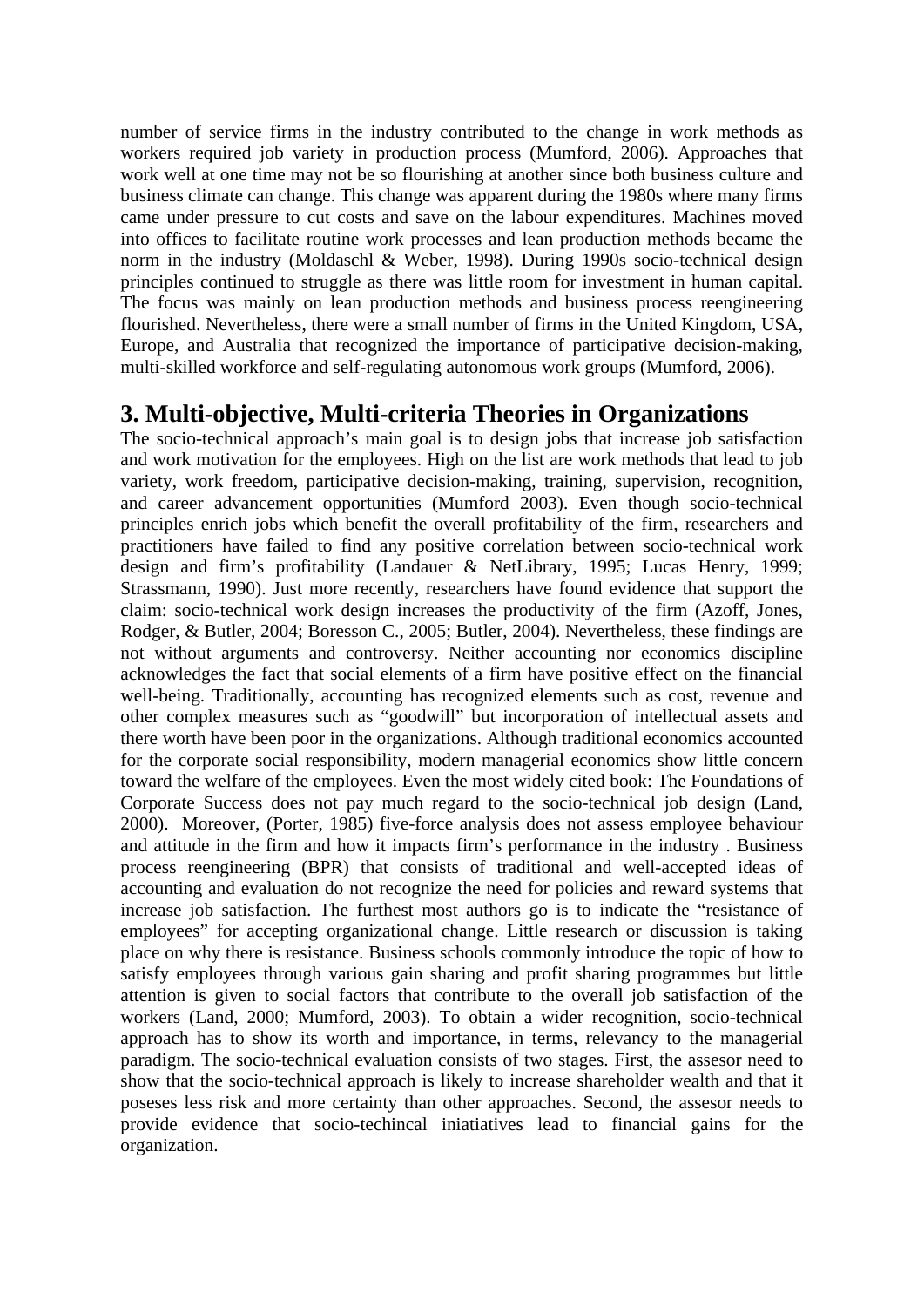Furthermore, technical evaluation is widely accepted in most organizations.Techincal evaluation is commonly performed using a set of rules that make it possible to measure performance on a single scale, the financial. The socio-technical method takes into account a multiple criteria to measure firm's performance. Hence, an assessment of second order impact of social changes may be required. For example, if changes introduced by sociotechnical design increases job satisfaction, the likely secondary impacts might be reduced absenteeism, healthly workforce, and hopefully increased productivity. There are few assessment methods that are based on multi-objective, multi-criteria (MOMC) principle. Information economics (Parker & Benson, 1988) and the balanced scorecard (Kaplan & Norton, 1992) are two deviations of the MOMC concept. Information economics realizes that gains from technology based change include factors which traditional cost/benefit calculations cannot handle. It is so because, there are range of intangible benefits such as improved response time for handling customer complaints or ubiqutous information retreival for on site decision-making. According to information economics, gains are split into two categories, the technical and the social, which are assessed independently. However, no explicit guidelines are provided for assesing gains, risks and costs relating to the social aspects of work. Information economics may well be modified to incorporate a thorough evaluation based on the social aspects of work. Even though information economics has proved useful in assessing the value of information systems (IS), it is not widely used in the organizations. Perhaps its emphasis on IS assessment rather than as a organizational wide tool for assessing job design may have suppressed its acceptance by the management (Land, 2000).

A widely accepted methodology which has gained corporate attention is the balanced scorecard (Nair, 2004). Since the balanced scorecard is concerned with the financial wellbeing of the firm, it may be an appropriate method for assessing the socio-technical worth of IS in the organizations. Although (Martinsons, Davison, & Tse, 1999) tailored the balanced scorecard for evaluating the worth of decision support systems, the originators never include the "social" in the scorecard. The balanced scorecard was mainly developed to measure organization's customer satisfaction, financial standing, internal business processes, and ambition to learn and grow. (Land, 2000) described balanced scorecard as: dials and indicators in an cockpit of an aeroplane. In order to navigate the aeroplane, pilot need information on aspects such as fuel, altitude, air speed, bearing, and final destination. Likewise, the complexity of running an organization requires performance information from several areas concurrently. The balanced scorecard enables the manager to answer four important questions (Kaplan & Norton, 1992).

- $\blacksquare$  How do customers view us? (Customer perspective)
- What must we improve and excel at? (Internal perspective)
- Can we keep on improving and creating value? (Innovation and learning perspective)
- $\blacksquare$  How do the shareholders perceive us? (Financial perspective)

In order to analyze the customer perspective, the balanced scorecard requires the manager to split the mission statement into exact measures that really matter to the customer. Customer concerns commonly fall into four categories; they are quality, response time, customer service, and cost. Hence, to put the balanced scorecard at work, the manager need to define goals for quality, response time, customer service, and cost and then transform these goals into precise measurable objectives. Customer-related measurement criteria are important, but they must be transformed into specific measures of what the firm must do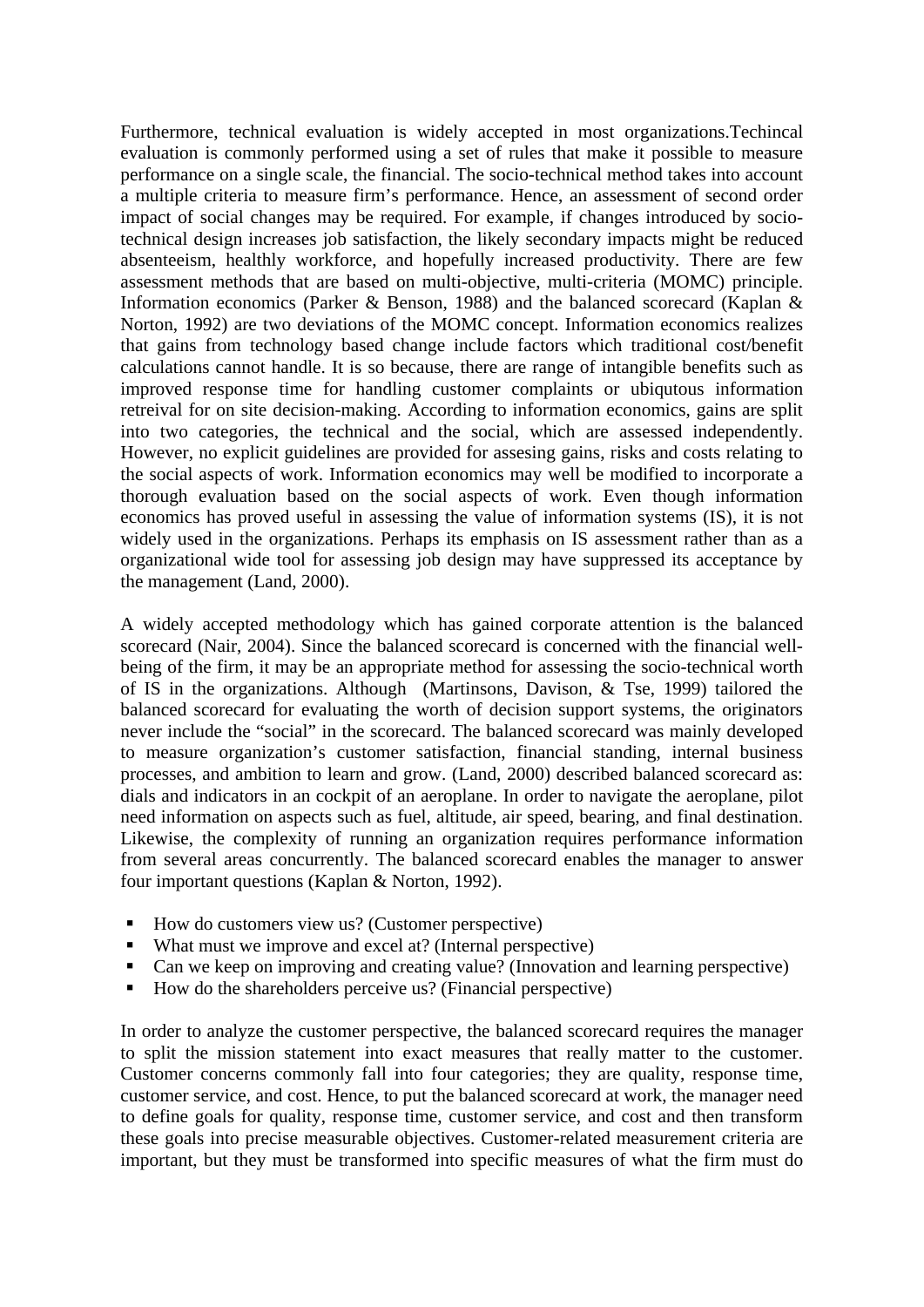internally to satisfy its customers. Hence, the manager needs to identify critical success factors and improve on the operations that really matters to the customer. Factors that have the best impact on customer satisfaction include response time on customer query, product/service quality, worker skills, and productivity. To attain these goals on customer satisfaction, the manager must identify improvement areas that are influenced by workers' actions. Internal business process measures factors that a firm considers essential for its competitive success. Competition in the market requires the firm to introduce new products/services and continue to improve its offering to stay competitive in the industry. A firm' measurement factor to learn, improve, and innovate is directly tied to the firm's ability to introduce new products and services, add more value for the customer, and improve internal operations, target new markets, develop foreign operations and in so doing increase shareholder wealth. Financial performance factors specify whether firm's strategy, performance, and implementation are improving firms bottom-line. Case flow statements, income statement, increase in assets and decrease in liabilities, and growth in share price commonly measure financial per.

# **4. The Socio-technical Balanced Scorecard**

The four perspectives of the balanced scorecard are inter-linked since satisfied customers and production efficiencies leads to financial well-being of the organization. In order to develop a balanced scorecard, the assessor needs to sketch a table with a list of goals and their respective measures. Thus, under customer perspective a goal might be to "reduce service time for repairs". The appropriate measure might be average time to make a repair. Based on the measurement data, the evaluator can perform standard deviation analysis to identify delays in service and which factors might have contributed to the delay. The selection of goals is an important process and stakeholder input is essential in identifying high priority goals and ranking them according to their inherent risk and organizational mission and strategy.

The critics of balanced scorecard indicate lack of many other important perspectives. For instance, one could incorporate stakeholder perspective to identify how firm is perceived by its suppliers, investors, and society at large. Nevertheless, it may be subtle to measure goals that firm cannot fully control, reducing the original significance and viability of the balanced scorecard (Martinsons et al., 1999). It is believed that the balanced scorecard can be extended to include employee (socio-technical) perspective. With the incorporation of employee perspective, the organization could identify how the employees may perceive it. Since today's employee require autonomy, freedom, safe working conditions, it is essential that appropriate measures are defined to assess employee satisfaction. Highly motivated and satisfied workforce is often linked with excellent customer service, in that, if enthusiastic staff approaches the customers, it is likely that they will return or do business again with the firm. Also, it is believed that motivated workforce is more likely to learn and improve internal operations and make the organization more competitive in the industry. Hence, employee perspective is linked with firm's major functions and it is important that the organization focus on improving its employees' work environment (Horton, Davenport, & Wood-Harper, 2005; Land, 2000). Moreover, the socio-technical balanced scorecard can be used to define goals that are important from both managerial as well as the employees social welfare. With the incorporation of employee perspective, it is believed that goals such as higher job satisfaction, stress reduction; increase in participative decision-making may materialize. Assessment measures could include first order measures such as changes in work satisfaction and secondary measures such as decline in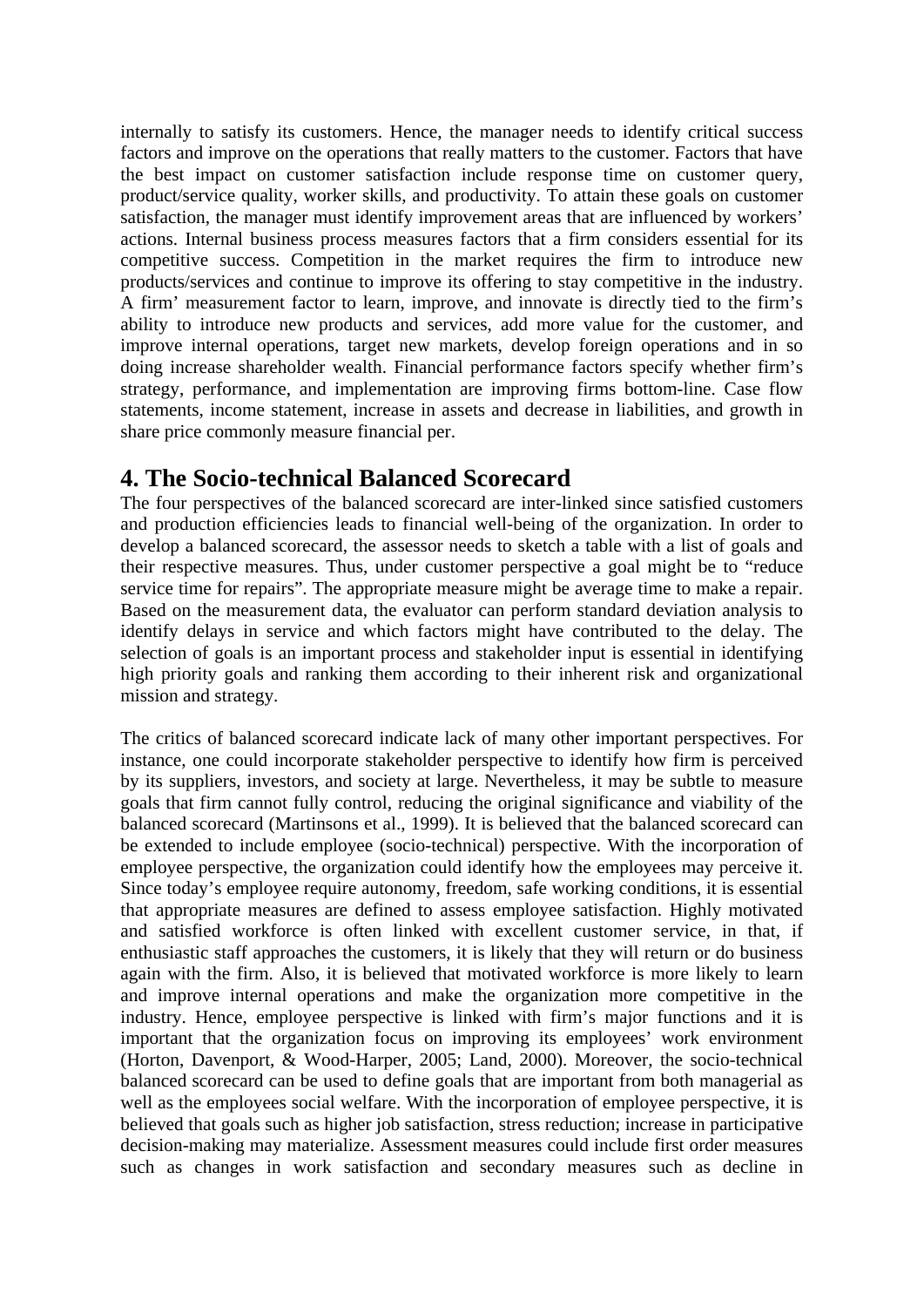absenteeism and improvement in behaviour and physical health may also be fruitful. The process of defining goals and measures in the employee perspective can be regarded as a socio-technical one. The principles of socio-technical theory may be valuable in this process. That is, they can help define goals that intend to improve employee job satisfaction (Kaplan & Norton, 2001).

Although the balanced scorecard has been fruitful in the for-profit organizations, most nonprofit organizations had difficulty applying the balanced scorecard. The original configuration of balanced scorecard placed financial goals on the top of the hierarchy but since maximizing shareholder wealth is not the main objective, it was not widely applied by these organizations. The socio-technical balanced scorecard may be useful in assessing for-profit organization's mission and vision strategy, but its application in a non-profit organization can be valuable. As non-profit organizations commonly operate on humanistic welfare paradigm and well-being of the society, the ideas of socio-technical job design may receive greater acceptance in these organizations. Universities can be defined as private or public institutions. Private universities are generally for-profit and public universities are of non-profit nature (Wikipedia, 2007). The University of Manchester is a non-profit institution and it is mainly funded by the council grants (government), academic fees (students), research grants (donors), and other operating income (accommodation) (The University of Manchester, 2004). Moreover, in a for-profit university, students pay entirely for the education that they receive. But in a public university, government and donors predominantly provide financial resources for supplementing students' tuition fees. Here one could ask, who the customer is-the student or government or donor agencies. Rather making a choice, public universities may consider government, donor agencies and students as a customer when applying the socio-technical balanced scorecard. An extensive framework for accessing a public university is developed next for a complete illustration of the socio-technical balance scorecard.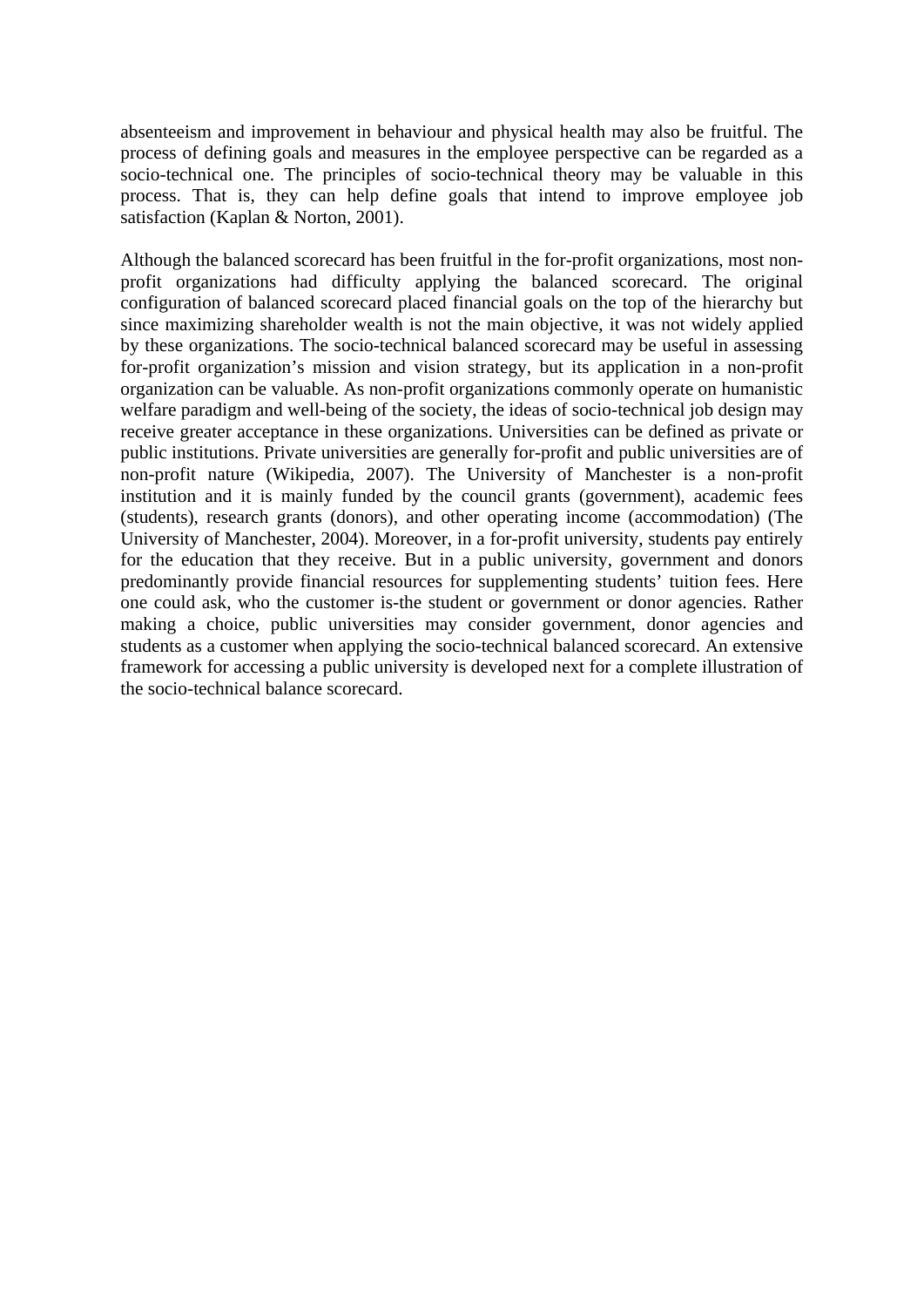| <b>Employee Perspective</b>                            |                                                                      |                                                                                                                                                                                                                                            |                                         |                                                                                                                                                                                            |  |
|--------------------------------------------------------|----------------------------------------------------------------------|--------------------------------------------------------------------------------------------------------------------------------------------------------------------------------------------------------------------------------------------|-----------------------------------------|--------------------------------------------------------------------------------------------------------------------------------------------------------------------------------------------|--|
| Goals                                                  |                                                                      | <b>Measures</b>                                                                                                                                                                                                                            |                                         |                                                                                                                                                                                            |  |
| Increase in Academics'<br>Productivity                 |                                                                      | Number of course given per year.<br>Ľ6<br>Number of MSc/PhD students supervised per year.<br>ωö<br>Response time to a work-related email<br>щ.<br>Number of journal and conference papers published per<br>year.                           |                                         |                                                                                                                                                                                            |  |
| Reduction in Staff Absenteeism                         |                                                                      | Number of sick days per year<br>۰                                                                                                                                                                                                          |                                         |                                                                                                                                                                                            |  |
| Increase in Academics/Staff's<br>Work Satisfaction     |                                                                      | Number of new skills acquired per year.<br>۰<br>Amount of freedom in conducting work.<br>Amount of participation in decision-making.<br>Amount of balance between work and social life.<br>Number of reward/ promotions received per year. |                                         |                                                                                                                                                                                            |  |
| <b>Customer Perspective</b>                            |                                                                      |                                                                                                                                                                                                                                            | <b>Internal Business Perspective</b>    |                                                                                                                                                                                            |  |
| <b>Measures</b><br>Goals                               |                                                                      |                                                                                                                                                                                                                                            | Goals                                   | <b>Measures</b>                                                                                                                                                                            |  |
| World Class<br>U.<br>University-Student<br>Perspective |                                                                      | Number of<br>faculties in the<br>university.<br>Number of                                                                                                                                                                                  | Highly<br>Knowledgeable<br>Academics    | Number of<br>academics with a<br>PhD degree                                                                                                                                                |  |
|                                                        | year.                                                                | applications per<br>Number of national<br>and foreign<br>students enrolled<br>per year.<br>Amount ICT                                                                                                                                      | Online Course<br>Administration         | Number of online<br>$\sim$<br>support tools<br>available for course<br>manage ment<br>(WebCT/First<br>Class).                                                                              |  |
|                                                        |                                                                      | support for the<br>students.                                                                                                                                                                                                               | <b>Broad Selection of</b><br>Literature | Number of libraries<br>à.<br>available at the<br>university.                                                                                                                               |  |
| World Class<br>University-<br>Government/Donor         | ٠                                                                    | Number of degree<br>certificates<br>awarded per year.                                                                                                                                                                                      | Secure<br>Internet/Intranet<br>Access   | Number of<br>Ħ.<br>intrusions per year.                                                                                                                                                    |  |
| Perspective                                            | ÷,                                                                   | Number of<br>research awards<br>per year.<br>Amount of<br>technology support<br>for the faculty and<br>staff.                                                                                                                              |                                         | Number of<br>s.<br>Infrastructure and<br>Computer Clusters<br>in the University.<br>Number of wireless<br>hot spots in the<br>campus.<br>Number of<br>helpdesk support<br>staff available. |  |
| <b>Innovation and Learning Perspective</b>             |                                                                      | <b>Financial Perspective</b>                                                                                                                                                                                                               |                                         |                                                                                                                                                                                            |  |
| Goals                                                  |                                                                      | <b>Measures</b>                                                                                                                                                                                                                            |                                         | Goals<br><b>Measures</b><br>Increase in                                                                                                                                                    |  |
| Increase in<br>Financial<br>Support.                   |                                                                      | Number of students<br>receiving scholarships.                                                                                                                                                                                              |                                         | Number of university<br>degrees provided per<br>year                                                                                                                                       |  |
| Industry<br>Relevance                                  | Number of new<br>W.<br>courses developed per<br>year.                |                                                                                                                                                                                                                                            | Increase in<br>Donor Funds              | Amount of funding<br>×,<br>obtained from outside<br>bodies per year                                                                                                                        |  |
| Increase in e-<br>learning<br>initiatives.             | Number of online<br>$\frac{1}{2}$<br>courses introduced per<br>year. |                                                                                                                                                                                                                                            |                                         |                                                                                                                                                                                            |  |

**Table 1**: The Socio-technical Balanced Scorecard for a Public University Wide Assessment (The University of Manchester, 2004)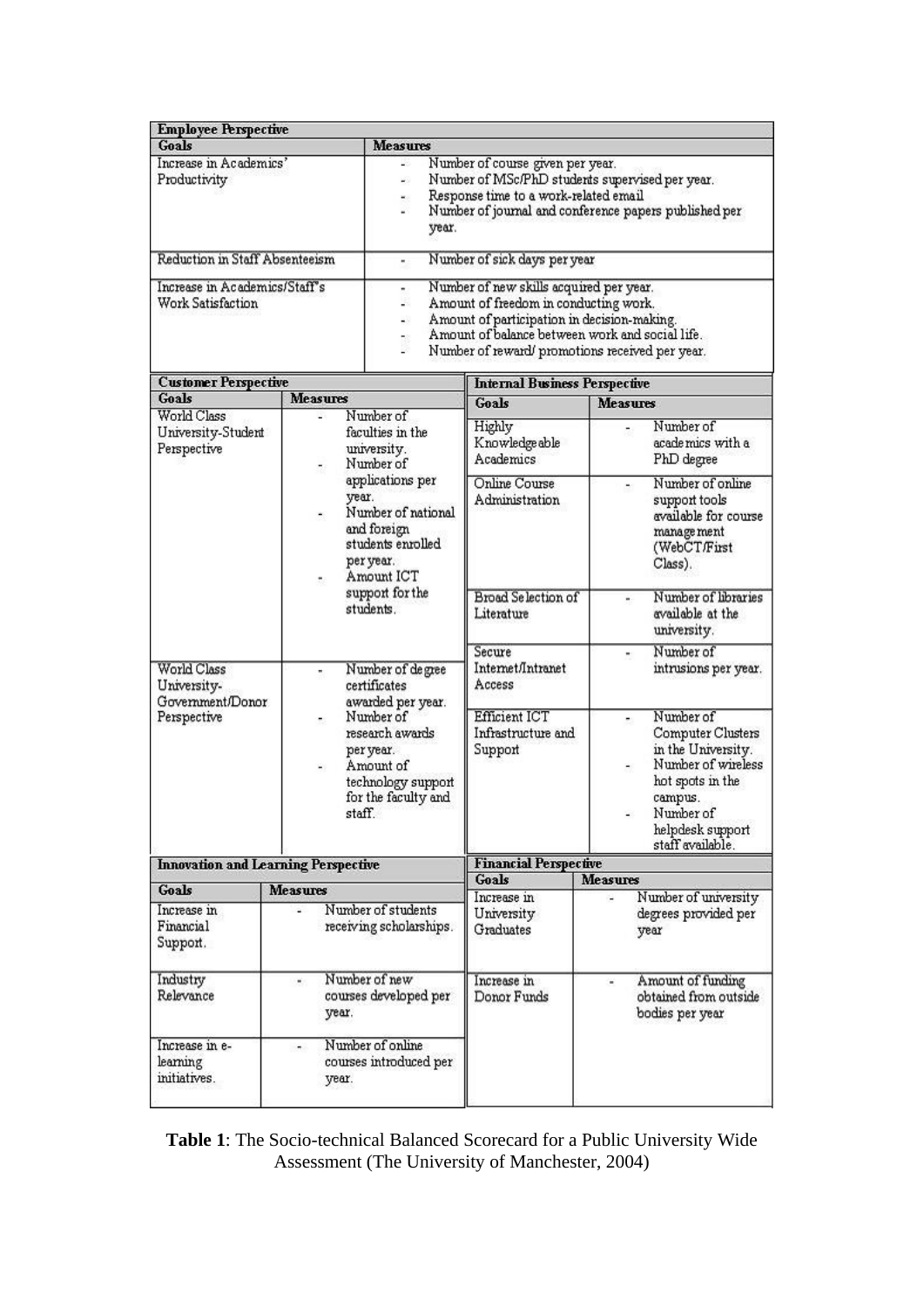# **5. Conclusion**

Socio-technical theory has been used in the organizations to design jobs that provide work satisfaction and motivation to the organizational employees. Although socio-technical theory has been fruitful in many organizations, it has not been applied widely due to the need for cost savings in the past. The balanced scorecard is a methodology that has been used extensively in the organizations. The balanced scorecard enables the organization to assess its strategy and whether it's meeting its financial goals. The balanced scorecard has been beneficial in the for-profit organizations; its use in the non-profit organizations has been poor. The original configuration of balanced scorecard placed financial goals on the top of the hierarchy and since maximizing shareholder wealth is not a main objective for most non-profit organizations, it was not widely applied by these organizations. Thus, the socio-technical balanced scorecard was developed to include the employee perspective.

With the incorporation of employee perspective, work-related factors that have a negative impact on the employees work performance may be identified and enable the organization to design jobs that promote employee task variety, discretion, participation in the decisionmaking process, training, realistic performance measures, and rewarding pay structures. Next, a framework for accessing a public university was proposed for an illustration of the socio-technical balance scorecard. The employee perspective was included to assess the academics/staff's productivity, absenteeism, and job satisfaction whereas customer perspective takes into consideration multiple measures that include student/government/donor viewpoints and goals. The internal business perspective relates to the goals that measure a university's academic as well as administrative processes including IT infrastructure. The innovation and learning perspective, on the contrary, is concerned with financial support for the students and the number of new courses developed including e-learning courses per year. Lastly, the financial perspective relates to the increase in university graduates and funding obtained from the government and donor bodies each year.

# *Acknowledgments*

This research is partially funded by the Fonds Québécois de la Recherche sur la Société et la Culture (FQRSC), Québéc, Canada.

# *References*

- Azoff, M., Jones, T., Rodger, A., & Butler, G. (2004). IT Performance Optimisation: Realising Best Value from IT investments. Hull: Butler Direct
- Boresson C., J. (2005). Good Enough! IT Investment and Business Process Performance in Higher Education: Educause Center For Applied Research.
- Bostrom, R. P., & Heinen, S. (1977). MIS Problems and Failures: A Socio-Technical Perspective. Part 1: The Causes. MIS Quarterly, 1(3), 17-32.
- Butler, G. (2004). Managing costs in IT : achieving best value from IT investments, February 2004. Hull: Butler Group 2004.
- Checkland, P., & Holwell, S. (2004). Information Systems and Information Systems Making Sense of the Field. Chichester, UK: John Wiley & Sons.
- Checkland, P., & Scholes, J. (1990). Soft System Methodology in Action (No. 0471927686). Chichester: Wiley.
- Horton, K., Davenport, E., & Wood-Harper, A. T. (2005). Exploring Sociotechnical Interaction With Rob Kling: Five "Big" ideas. Information Technology & People, 18(1), 50 - 67.